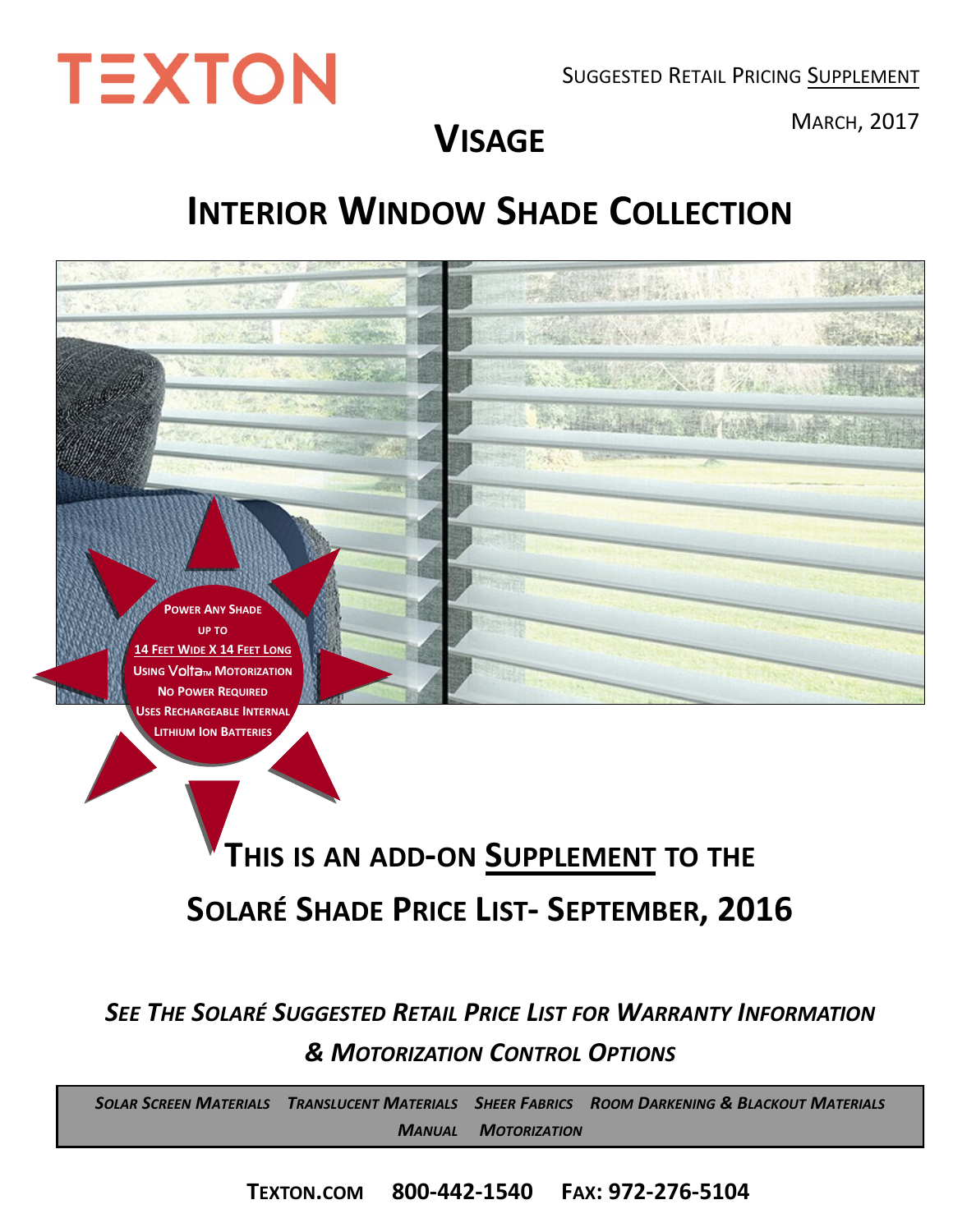### **VISAGE** & Volta<sub>TM</sub> INTERIOR SHADE SUGGESTED RETAIL PRICING **SUPPLEMENT** MARCH, 2017

**PG-1** 

**PG-2** 

KNIGHTSBRIDGE– MAXIMUM WIDTH– 102". MAXIMUM LENGTH– 114"

#### **VISAGE MANUALLY OPERATED SHADES**

|      | 24" | 30" | 36'' | 42" | 48" | 54" | 60''  | 66"   | 72"   | 78"   | 84"   | 90"   | 96"   | 102"  |
|------|-----|-----|------|-----|-----|-----|-------|-------|-------|-------|-------|-------|-------|-------|
| 36"  | 372 | 386 | 400  | 414 | 427 | 441 | 629   | 643   | 657   | 671   | 684   | 698   | 712   | 725   |
| 48"  | 415 | 429 | 442  | 456 | 470 | 483 | 713   | 727   | 741   | 754   | 768   | 782   | 796   | 809   |
| 60"  | 457 | 471 | 485  | 498 | 512 | 526 | 797   | 811   | 825   | 838   | 852   | 866   | 880   | 893   |
| 72"  | 500 | 513 | 527  | 541 | 555 | 568 | 881   | 895   | 909   | 922   | 936   | 950   | 963   | 977   |
| 84"  | 542 | 556 | 570  | 583 | 597 | 611 | 965   | 979   | 992   | 1.006 | 1,020 | 1,034 | 1.047 | 1,061 |
| 96'' | 585 | 598 | 612  | 626 | 639 | 653 | 1,049 | 1,063 | 1,076 | 1,090 | 1.104 | 1,118 | 1.131 | 1.145 |
| 108" | 627 | 641 | 654  | 668 | 682 | 696 | 1.133 | 1,147 | 1,160 | 1.174 | 1,188 | 1,201 | 1.215 | 1,229 |
| 114" | 648 | 662 | 676  | 689 | 703 | 717 | 1.175 | 1,189 | 1,202 | 1.216 | 1.230 | 1,243 | 1.257 | 1,271 |

**LOW VOLTAGE SURCHARGES** 

SOMFY BATTERY MOTORIZATION– 632 SOMFY 24V. MOTORIZATION– 730

*SOMFY MOTOR CONTROLS ON PAGE 42 OF THE SOLARÉ PRICE LIST*

# Visage & VoltaTM **STANDARD BATTERY & NON BATTERY LOW VOLTAGE SHADES\***

|            | 24" | 30" | 36'' | 42" | 48" | 54" | 60"   | 66"   | 72"   | 78"   | 84"   | 90''  | 96"   | 102"  |
|------------|-----|-----|------|-----|-----|-----|-------|-------|-------|-------|-------|-------|-------|-------|
| 36"        | 591 | 599 | 608  | 616 | 706 | 715 | 898   | 906   | 915   | 925   | 944   | 953   | 1,158 | 1,168 |
| 48"        | 632 | 641 | 649  | 739 | 748 | 756 | 981   | 989   | 1,000 | 1.008 | 1,027 | 1,036 | 1.241 | 1,251 |
| 60"        | 674 | 682 | 772  | 780 | 789 | 798 | 1.064 | 1.074 | 1,083 | 1,101 | 1,110 | 1,313 | 1.324 | 1.334 |
| <b>72"</b> | 715 | 805 | 813  | 822 | 830 | 839 | 1.147 | 1.157 | 1,175 | 1,184 | 1,385 | 1.396 | 1.407 | 1.417 |
| 84"        | 757 | 846 | 855  | 863 | 872 | 881 | 1,230 | 1,240 | 1,258 | 1,267 | 1,468 | 1.479 | 1.490 | 1,500 |
| 96''       | 879 | 888 | 896  | 905 | 913 | 922 | 1.314 | 1.323 | 1,341 | 1,350 | 1,551 | 1,562 | 1,571 | 1.582 |
| 108"       | 921 | 929 | 938  | 946 | 955 | 963 | 1.397 | 1,415 | 1,424 | 1,623 | 1,633 | 1,643 | 1.654 | 1,665 |
| 114"       | 942 | 950 | 959  | 967 | 976 | 984 | 1.439 | 1.456 | 1,465 | 1,663 | 1,674 | 1,685 | 1,696 | 1,706 |

VOLTA BATTERY CHARGER – 42

\***PLEASE NOTE-** EACH VOLTA NON BATTERY LOW VOLTAGE SHADE INCLUDES 110V. TRANSFORMER POWER SUPPLY.

#### Visage & VoltaTM **QUIET BATTERY & NON BATTERY LOW VOLTAGE SHADES\***

|       | 24"   | 30''  | 36''  | 42"   | 48"   | 54"   | 60"   | 66"   | 72"   | 78"   | 84"   | 90''  | 96"   | 102"  |
|-------|-------|-------|-------|-------|-------|-------|-------|-------|-------|-------|-------|-------|-------|-------|
| 36"   | 751   | 760   | 769   | 778   | 787   | 796   | 980   | 989   | 998   | 1.007 | 1,015 | 1,024 | 1,169 | 1,180 |
| 48"   | 793   | 802   | 811   | 820   | 829   | 838   | 1,063 | 1,072 | 1,081 | 1,089 | 1,098 | 1,107 | 1,252 | 1,263 |
| 60"   | 834   | 843   | 852   | 861   | 870   | 879   | 1.146 | 1,155 | 1,164 | 1,172 | 1,181 | 1,325 | 1,335 | 1.346 |
| 72"   | 876   | 885   | 894   | 903   | 912   | 921   | 1.229 | 1,238 | 1,247 | 1,255 | 1,397 | 1.408 | 1.418 | 1.429 |
| 84"   | 917   | 926   | 935   | 944   | 953   | 962   | 1,312 | 1,321 | 1,329 | 1,338 | 1,480 | 1.491 | 1,501 | 1,512 |
| 96''  | 959   | 968   | 977   | 986   | 995   | 1,004 | 1,395 | 1,404 | 1,412 | 1,421 | 1,563 | 1,574 | 1,583 | 1.594 |
| 108"l | 1.000 | 1,009 | 1,018 | 1,027 | 1,036 | 1,045 | 1,478 | 1,486 | 1,495 | 1,635 | 1,644 | 1,655 | 1.666 | 1,677 |
| 114"  | 1,021 | 1,030 | 1,039 | 1,048 | 1,057 | 1,066 | 1,519 | 1,528 | 1,539 | 1,675 | 1,686 | 1,696 | 1,707 | 1.718 |

VOLTA BATTERY CHARGER – 42

\***PLEASE NOTE-** EACH VOLTA NON BATTERY LOW VOLTAGE SHADE INCLUDES 110V. TRANSFORMER POWER SUPPLY.

| KENSINGTON- MAXIMUM WIDTH-102". MAXIMUM LENGTH-156" |  |
|-----------------------------------------------------|--|
|-----------------------------------------------------|--|

#### **VISAGE MANUALLY OPERATED SHADES**

|      | 24" | 30'' | 36'' | 42" | 48" | 54" | 60"   | 66"   | 72"   | 78"   | 84"   | 90''  | 96"   | 102"  | LOW               |
|------|-----|------|------|-----|-----|-----|-------|-------|-------|-------|-------|-------|-------|-------|-------------------|
| 36"  | 395 | 408  | 422  | 436 | 450 | 463 | 674   | 688   | 701   | 715   | 729   | 743   | 756   | 770   | SOM<br><b>SOM</b> |
| 48"  | 443 | 456  | 470  | 484 | 498 | 511 | 769   | 783   | 796   | 810   | 824   | 838   | 851   | 865   |                   |
| 60"  | 491 | 504  | 518  | 532 | 546 | 559 | 864   | 878   | 892   | 905   | 919   | 933   | 946   | 960   |                   |
| 72"  | 539 | 552  | 566  | 580 | 594 | 607 | 959   | 973   | 987   | 1,000 | 1,014 | 1,028 | 1,042 | 1,055 |                   |
| 84"  | 587 | 600  | 614  | 628 | 642 | 655 | 1,054 | 1,068 | 1,082 | 1,095 | 1,109 | 1,123 | 1,137 | 1,150 |                   |
| 96"  | 635 | 648  | 662  | 676 | 690 | 703 | 1,149 | 1,163 | 1,177 | 1,190 | 1,204 | 1,218 | 1,232 | 1,245 | <b>SOM</b>        |
| 108" | 683 | 696  | 710  | 724 | 738 | 751 | 1.244 | 1,258 | 1,272 | 1,286 | 1,299 | 1,313 | 1.327 | 1,340 | 42 <sub>o</sub>   |
| 120" | 731 | 744  | 758  | 772 | 786 | 799 | 1.339 | 1,353 | 1,367 | 1,381 | 1,394 | 1,408 | 1.422 | 1.436 |                   |
| 132" | 779 | 792  | 806  | 820 | 834 | 847 | 1,435 | 1,448 | 1,462 | 1,476 | 1,489 | 1,503 | 1,517 | 1,531 |                   |
| 144" | 827 | 840  | 854  | 868 | 882 | 895 | 1.530 | 1,543 | 1,557 | 1.571 | 1,585 | 1,598 | 1.612 | 1.626 |                   |
| 156" | 875 | 889  | 902  | 916 | 930 | 943 | 1,625 | 1,638 | 1,652 | 1,666 | 1,680 | 1,693 | 1,707 | 1,721 |                   |

**LOW VOLTAGE SURCHARGES** 

*SOMFY MOTOR CONTROLS ON PAGE 42 OF THE SOLARÉ PRICE LIST*

**OVERSIZED FREIGHT: Any product over 90" wide will be subject to additional freight charges. Go to: texton.com/texton-freight-policy/ for more information.**

### VoltaTM **MOTORIZATION WARRANTY**

SEE FULL WARRANTY ON PAGE 48 OF THE SOLARÉ PRICE LIST.

TEXTON & VOLTA SHADES WARRANT ITS AC AND DC WIRED MOTORS AND ELECTRONIC ACCESSORIES TO BE FREE FROM DEFECTS IN MATERIALS AND WORKMANSHIP FOR **7 YEARS**, AND WARRANTS BATTERY POWERED DC MOTORS TO BE FREE FROM DEFECTS IN MATERIALS AND WORKMANSHIP FOR **5 YEARS** WHEN INSTALLED PROPERLY AND OPERATED UNDER NORMAL USE FROM THE DATE STAMPED OR AFFIXED LABEL ON EACH DEVICE.

**TEXTON** 2

**TEXTON.COM 800-442-1540 FAX: 972-276-5104** 

**EV BATTERY MOTORIZATION– 632 FY 24V. MOTORIZATION–730**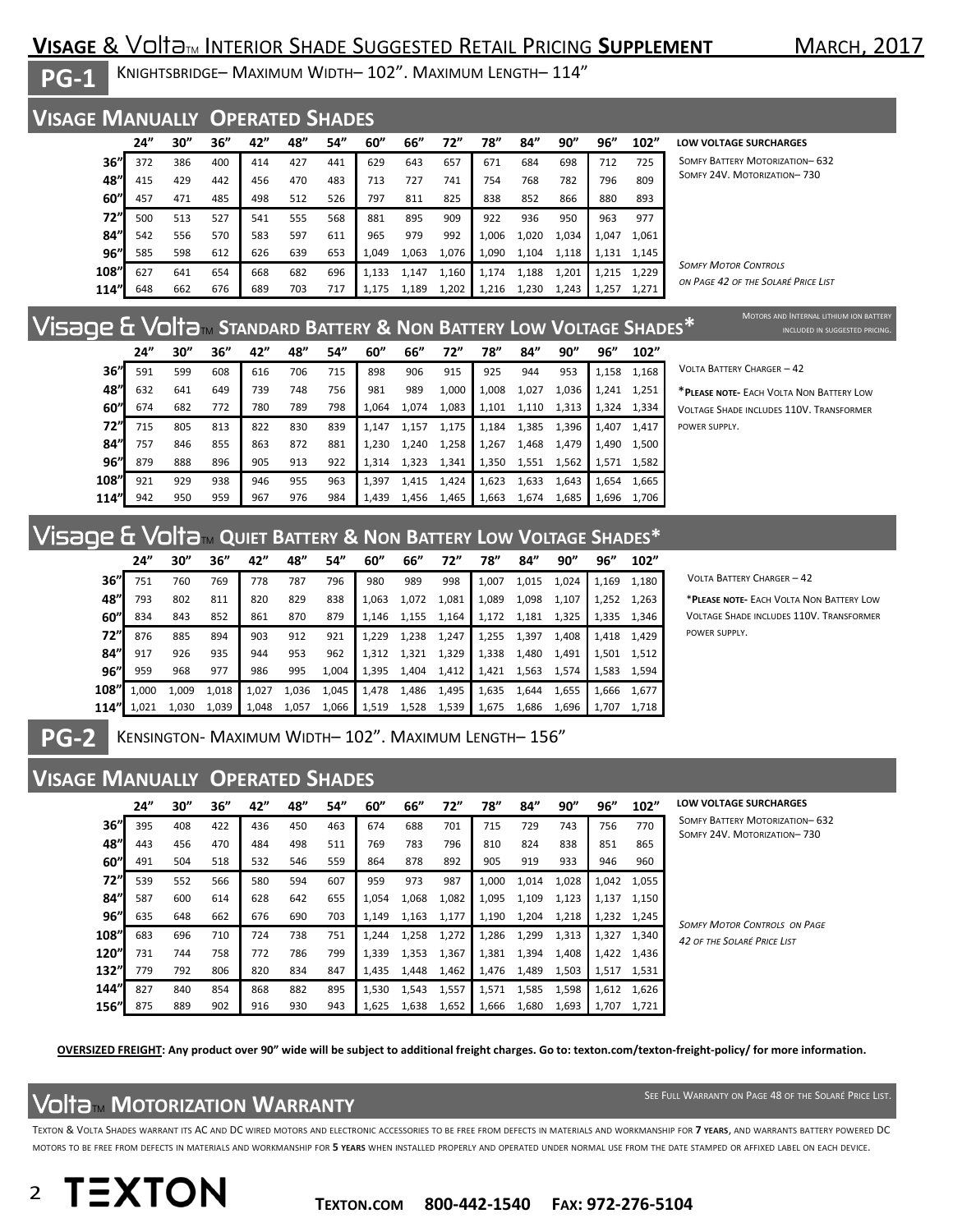### **VISAGE & VoltaTM INTERIOR SHADE SUGGESTED RETAIL PRICING SUPPLEMENT**

MOTORS AND INTERNAL LITHIUM ION BATTERY

**PG-2** <sup>K</sup>ENSINGTON (CONTINUED)- MAXIMUM WIDTH– 102". MAXIMUM LENGTH– 156"

# Visage & VoltaTM **STANDARD BATTERY & NON BATTERY LOW VOLTAGE SHADES\***

|      | 24"   | 30"   | 36''  | 42"   | 48"   | 54"   | 60''  | 66"   | 72"   | 78"   | 84"   | 90"   | 96"   | 102"  |
|------|-------|-------|-------|-------|-------|-------|-------|-------|-------|-------|-------|-------|-------|-------|
| 36'' | 613   | 622   | 630   | 639   | 728   | 737   | 942   | 951   | 959   | 970   | 988   | 997   | 1,202 | 1,213 |
| 48"  | 660   | 669   | 677   | 767   | 775   | 784   | 1,036 | 1,045 | 1,055 | 1,064 | 1,083 | 1,091 | 1,296 | 1,307 |
| 60'' | 707   | 716   | 805   | 814   | 822   | 831   | 1,131 | 1,141 | 1,150 | 1,168 | 1,177 | 1,380 | 1,391 | 1,401 |
| 72"  | 754   | 844   | 852   | 861   | 870   | 878   | 1,225 | 1,235 | 1,253 | 1,262 | 1,463 | 1,474 | 1,485 | 1,495 |
| 84'' | 801   | 891   | 899   | 908   | 917   | 925   | 1,319 | 1,329 | 1,347 | 1,356 | 1,557 | 1,568 | 1,579 | 1,590 |
| 96"  | 929   | 938   | 947   | 955   | 964   | 972   | 1,415 | 1,423 | 1,441 | 1,450 | 1,652 | 1,662 | 1,671 | 1,682 |
| 108" | 977   | 985   | 994   | 1.002 | 1,011 | 1.019 | 1,509 | 1,526 | 1,535 | 1,735 | 1,744 | 1,755 | 1.766 | 1.776 |
| 120" | 1.024 | 1.032 | 1.041 | 1.049 | 1,058 | 1,066 | 1,603 | 1,620 | 1,629 | 1,828 | 1,838 | 1.849 | 1.860 | 1,870 |
| 132" | 1.071 | 1.079 | 1,088 | 1,096 | 1,105 | 1,113 | 1,697 | 1,715 | 1,911 | 1,922 | 1,932 | 1,943 | 1,954 | 2,083 |
| 144" | 1,118 | 1,126 | 1,135 | 1,143 | 1,152 | 1,162 | 1,791 | 1,994 | 2,005 | 2,016 | 2,027 | 2,037 | 2,048 | 2,177 |
| 156" | 1,165 | 1,173 | 1,182 | 1,190 | 1,199 | 1,209 | 2,078 | 2,089 | 2,099 | 2,110 | 2,121 | 2,131 | 2,142 | 2,271 |

#### VOLTA BATTERY CHARGER – 42

\***PLEASE NOTE-** EACH VOLTA NON BATTERY LOW VOLTAGE SHADE INCLUDES 110V. TRANSFORMER POWER SUPPLY.

## Visage & VoltaTM **QUIET BATTERY & NON BATTERY LOW VOLTAGE SHADES\***

|      | 24"   | 30"   | 36''  | 42"   | 48"   | 54"   | 60''  | 66"   | 72"   | 78"   | 84''  | 90"   | 96"   | 102"  |
|------|-------|-------|-------|-------|-------|-------|-------|-------|-------|-------|-------|-------|-------|-------|
| 36"  | 774   | 783   | 792   | 801   | 810   | 818   | 1,024 | 1,033 | 1,042 | 1,051 | 1,060 | 1,069 | 1,214 | 1,225 |
| 48"  | 821   | 830   | 839   | 848   | 857   | 866   | 1,118 | 1,127 | 1,136 | 1,145 | 1,154 | 1,163 | 1,308 | 1,319 |
| 60"  | 868   | 877   | 886   | 895   | 904   | 913   | 1,213 | 1,222 | 1,230 | 1,239 | 1,248 | 1,392 | 1,402 | 1,413 |
| 72"  | 915   | 924   | 933   | 942   | 951   | 960   | 1,307 | 1,316 | 1,325 | 1,334 | 1,475 | 1,486 | 1.496 | 1,507 |
| 84"  | 962   | 971   | 980   | 989   | 998   | 1,007 | 1,401 | 1,410 | 1,419 | 1,428 | 1,569 | 1,580 | 1,591 | 1,601 |
| 96"  | 1,009 | 1,018 | 1,027 | 1,036 | 1,045 | 1,054 | 1,495 | 1,504 | 1,513 | 1,522 | 1,663 | 1,674 | 1,683 | 1,694 |
| 108" | 1.056 | 1,065 | 1,074 | 1,083 | 1,092 | 1,101 | 1,589 | 1,598 | 1,607 | 1,746 | 1,756 | 1,767 | 1,777 | 1,788 |
| 120" | 1,103 | 1,112 | 1,121 | 1,130 | 1,139 | 1,148 | 1,685 | 1,694 | 1,703 | 1,839 | 1,850 | 1,861 | 1,871 | 1,882 |
| 132" | 1,150 | 1,159 | 1,170 | 1,179 | 1,188 | 1,197 | 1,780 | 1,789 | 1,922 | 1,933 | 1,944 | 1,955 | 2,033 | 2,097 |
| 144" | 1.200 | 1,209 | 1,218 | 1,226 | 1,235 | 1,244 | 1,874 | 2,006 | 2,017 | 2,027 | 2,038 | 2,114 | 2,127 | 2.191 |
| 156" | 1,247 | 1,256 | 1,265 | 1,274 | 1,282 | 1,291 | 2,089 | 2,100 | 2,111 | 2,121 | 2,195 | 2,208 | 2,221 | 2.271 |

VOLTA BATTERY CHARGER – 42

\***PLEASE NOTE-** EACH VOLTA NON BATTERY LOW VOLTAGE SHADE INCLUDES 110V. TRANSFORMER POWER SUPPLY.

#### PIMLICO- MAXIMUM WIDTH– 102". MAXIMUM LENGTH– 130" **PG-3**

#### **VISAGE MANUALLY OPERATED SHADES**

|      | 24" | 30'' | 36'' | 42" | 48" | 54" | 60''  | 66"   | 72"   | 78"   | 84"   | 90''  | 96"   | 102"  | LOW V                        |
|------|-----|------|------|-----|-----|-----|-------|-------|-------|-------|-------|-------|-------|-------|------------------------------|
| 36'' | 422 | 436  | 449  | 463 | 477 | 491 | 728   | 742   | 756   | 770   | 783   | 797   | 811   | 825   | <b>SOMFY</b><br><b>SOMFY</b> |
| 48"  | 477 | 490  | 504  | 518 | 532 | 545 | 837   | 851   | 865   | 878   | 892   | 906   | 920   | 933   |                              |
| 60'' | 532 | 545  | 559  | 573 | 586 | 600 | 946   | 960   | 973   | 987   | 1,001 | 1.014 | 1.028 | 1.042 |                              |
| 72"  | 586 | 600  | 614  | 628 | 641 | 655 | 1.055 | 1,068 | 1,082 | 1,096 | 1,109 | 1,123 | 1.137 | 1.151 |                              |
| 84'' | 641 | 655  | 669  | 682 | 696 | 710 | 1.163 | 1,177 | 1,191 | 1,204 | 1,218 | 1,232 | 1.246 | 1.259 |                              |
| 96"  | 696 | 710  | 723  | 737 | 751 | 765 | 1,272 | 1,286 | 1,299 | 1,313 | 1,327 | 1,341 | 1,354 | 1,368 | <b>SOMFY</b>                 |
| 108" | 751 | 765  | 778  | 792 | 806 | 819 | 1,381 | 1,394 | 1,408 | 1,422 | 1,436 | 1,449 | 1.463 | 1,477 | 42 OF 1                      |
| 120" | 806 | 819  | 833  | 847 | 861 | 874 | 1.489 | 1,503 | 1,517 | 1,531 | 1,544 | 1,558 | 1,572 | 1.585 |                              |
| 130" | 861 | 874  | 888  | 902 | 915 | 929 | 1,598 | 1,612 | 1,626 | 1,639 | 1,653 | 1,667 | 1.680 | 1,694 |                              |

**OLTAGE SURCHARGES** 

BATTERY MOTORIZATION-632 24V. MOTORIZATION-730

MOTORS AND INTERNAL LITHIUM ION BATTERY INCLUDED IN SUGGESTED PRICIN

*SOMFY MOTOR CONTROLS ON PAGE 42 OF THE SOLARÉ PRICE LIST*

# Visage & VoltaTM **STANDARD BATTERY & NON BATTERY LOW VOLTAGE SHADES\***

|       | 24"   | 30"   | 36''  | 42"   | 48"   | 54"   | 60''  | 66"   | 72"   | 78"   | 84"   | 90"   | 96"   | 102"  |
|-------|-------|-------|-------|-------|-------|-------|-------|-------|-------|-------|-------|-------|-------|-------|
| 36"   | 640   | 649   | 657   | 666   | 756   | 764   | 997   | 1,005 | 1,014 | 1,025 | 1,043 | 1,052 | 1.257 | 1.268 |
| 48"   | 694   | 703   | 711   | 801   | 809   | 818   | 1.105 | 1,113 | 1,124 | 1,132 | 1,151 | 1,160 | 1.365 | 1.375 |
| 60"   | 748   | 757   | 846   | 855   | 863   | 872   | 1.212 | 1.223 | 1,231 | 1,249 | 1,258 | 1,462 | 1,472 | 1.483 |
| 72"   | 802   | 892   | 900   | 909   | 917   | 926   | 1.320 | 1,330 | 1,348 | 1,357 | 1,559 | 1,569 | 1.580 | 1,591 |
| 84"   | 856   | 945   | 954   | 963   | 971   | 980   | 1,428 | 1,438 | 1,456 | 1,465 | 1,666 | 1,677 | 1.688 | 1,699 |
| 96"   | 991   | 999   | 1,008 | 1,016 | 1,025 | 1,034 | 1,537 | 1,546 | 1,564 | 1,573 | 1,774 | 1,785 | 1,794 | 1,805 |
| 108"  | 1.045 | 1,053 | 1,062 | 1.070 | 1,079 | 1,087 | 1,645 | 1,663 | 1,672 | 1,871 | 1,880 | 1,891 | 1.902 | 1.913 |
| 120"  | 1,099 | 1,107 | 1,116 | 1,124 | 1,133 | 1,141 | 1,753 | 1,770 | 1,779 | 1,977 | 1,988 | 1,999 | 2,010 | 2,020 |
| 130"l | 1,152 | 1,161 | 1,170 | 1,178 | 1,187 | 1,195 | 1,860 | 1,878 | 2,074 | 2,085 | 2,096 | 2,107 | 2.117 | 2.246 |

VOLTA BATTERY CHARGER – 42

\***PLEASE NOTE-** EACH VOLTA NON BATTERY LOW VOLTAGE SHADE INCLUDES 110V. TRANSFORMER POWER SUPPLY.

**TEXTON** 

3